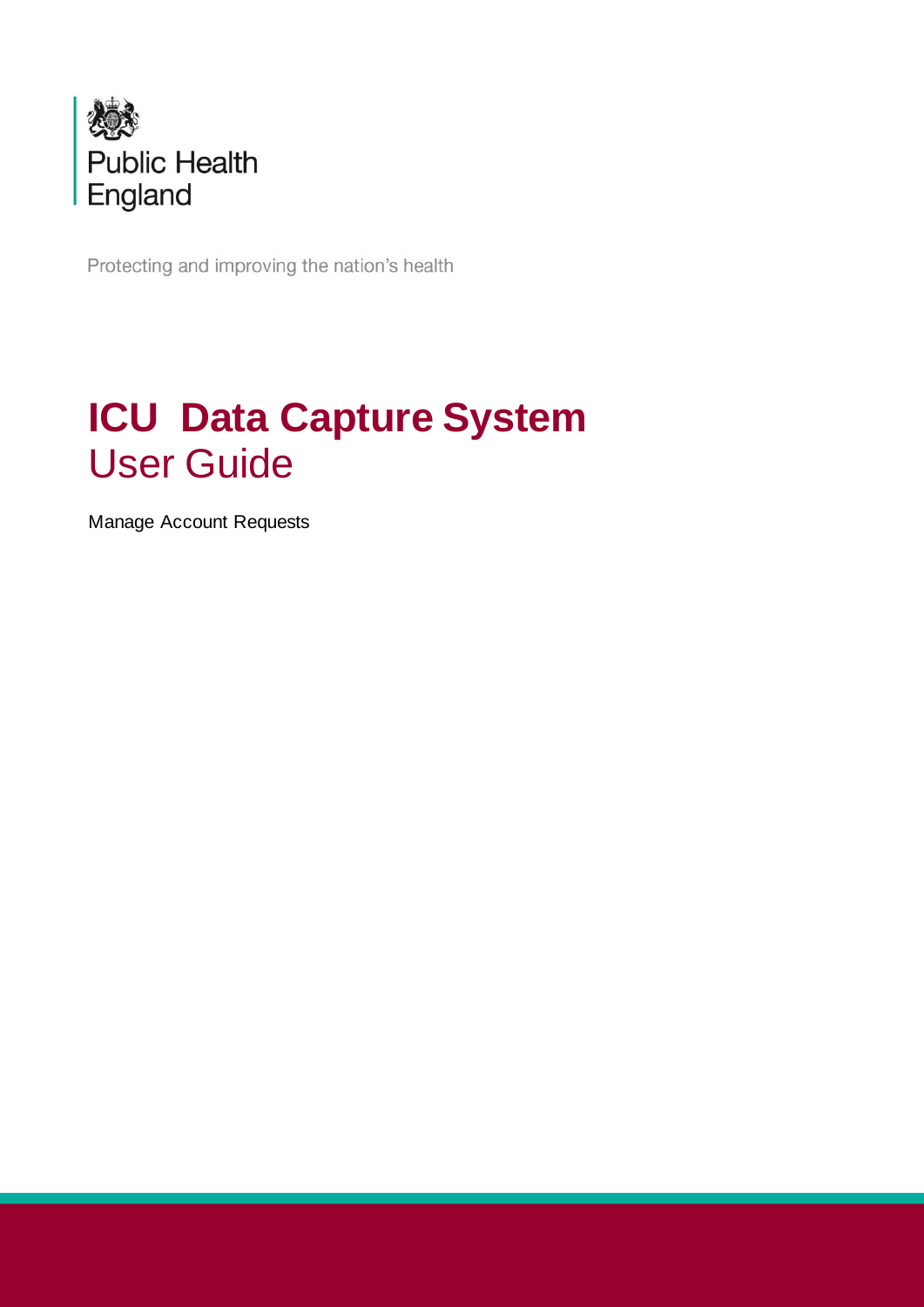# <span id="page-1-0"></span>About Public Health England

Public Health England exists to protect and improve the nation's health and wellbeing, and reduce health inequalities. We do this through world-leading science, research, knowledge and intelligence, advocacy, partnerships and the delivery of specialist public health services. We are an executive agency of the Department of Health and Social Care, and a distinct delivery organisation with operational autonomy. We provide government, local government, the NHS, Parliament, industry and the public with evidence-based professional, scientific and delivery expertise and support.

Public Health England Wellington House 133-155 Waterloo Road London SE1 8UG Tel: 020 7654 8000 [www.gov.uk/phe](http://www.gov.uk/phe) Twitter: [@PHE\\_uk](https://twitter.com/PHE_uk) Facebook: [www.facebook.com/PublicHealthEngland](http://www.facebook.com/PublicHealthEngland)

For queries relating to this document, please contact: [ICCQIP.surveillance@phe.gov.uk](mailto:ICCQIP.surveillance@phe.gov.uk)

### © Crown copyright 2020

You may re-use this information (excluding logos) free of charge in any format or medium, under the terms of the Open Government Licence v3.0. To view this licence, visit [OGL.](https://www.nationalarchives.gov.uk/doc/open-government-licence/version/3/) Where we have identified any third party copyright information you will need to obtain permission from the copyright holders concerned.

Published October 2020

 PHE supports the UN Sustainable Development Goals



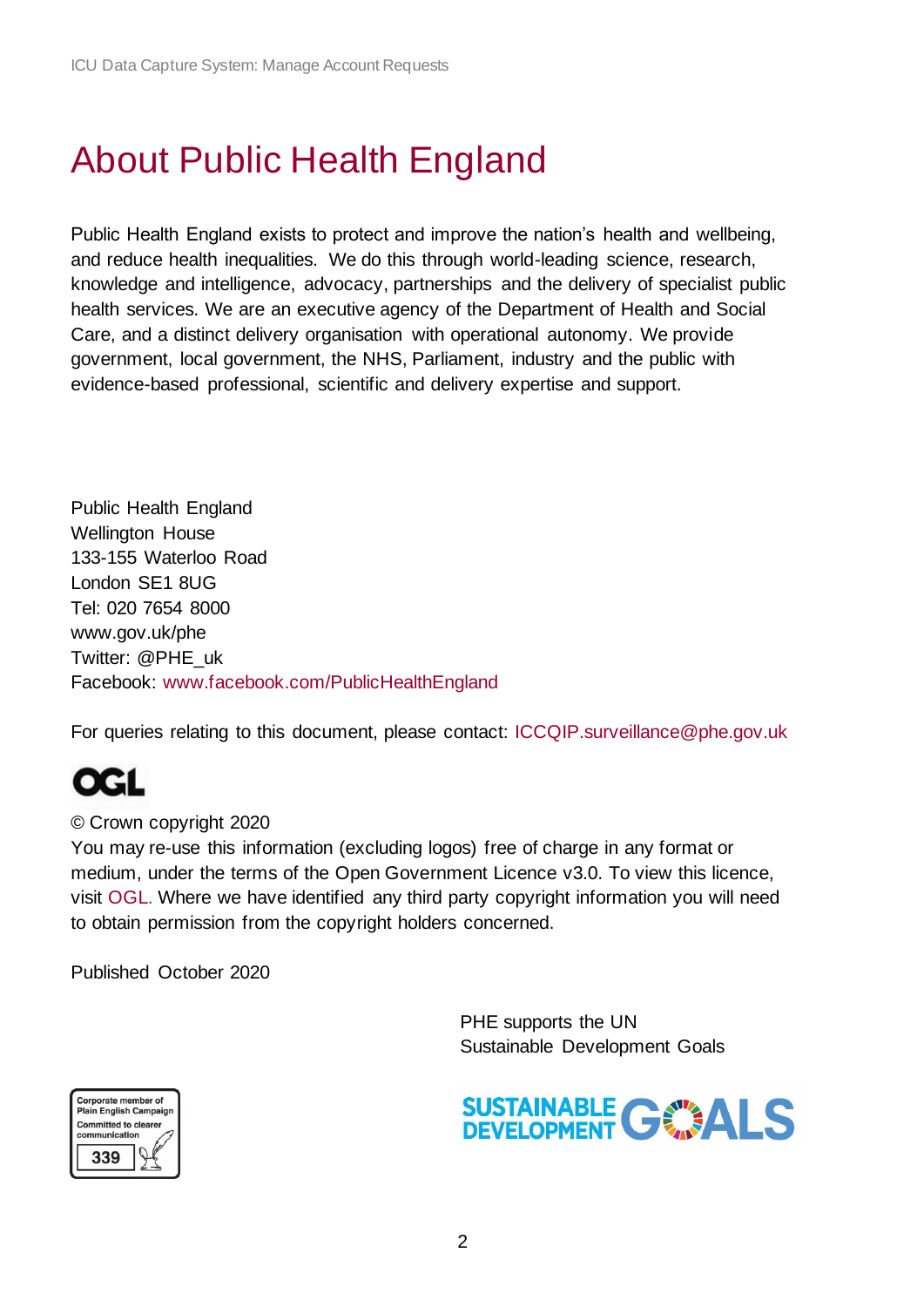# <span id="page-2-0"></span>Document History

| <b>Revision Date</b> | Author                | Version |
|----------------------|-----------------------|---------|
| 09/04/2018           | Public Health England | 1.0     |
| 02/10/2020           | Public Health England | 1.1     |
|                      |                       |         |
|                      |                       |         |
|                      |                       |         |
|                      |                       |         |
|                      |                       |         |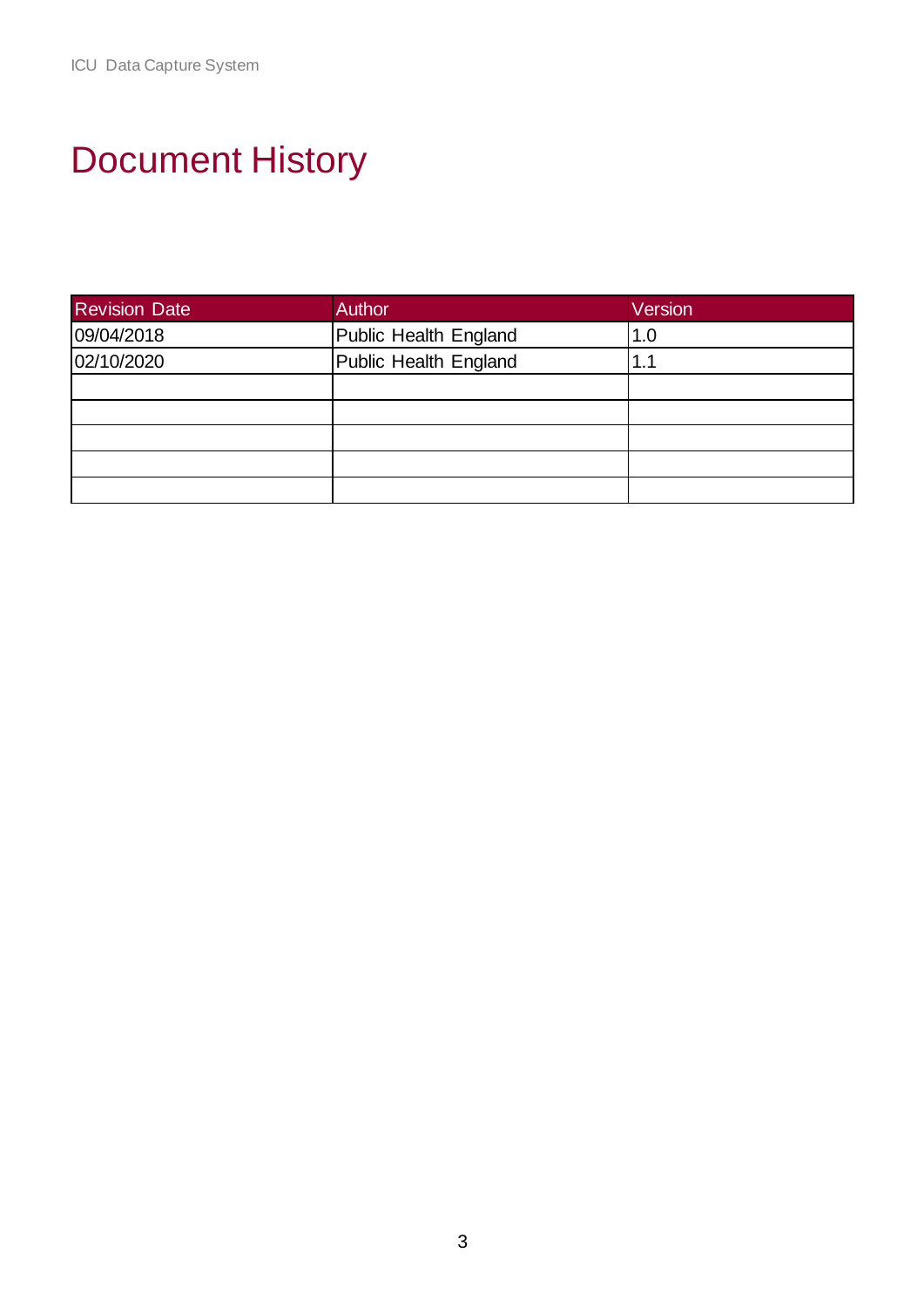# **Contents**

| About Public Health England               | 2              |
|-------------------------------------------|----------------|
| <b>Document History</b>                   | 3              |
| <b>Manage Account Requests</b>            | 5              |
| <b>Account Request Notification</b>       | 6              |
| Login to the ICU DCS System               | 6              |
| Access the Manage Account Request Screens | $\overline{7}$ |
| Authorise an Account Request              | 8              |
| Reject an Account Request                 | 9              |
| Appendix                                  | 11             |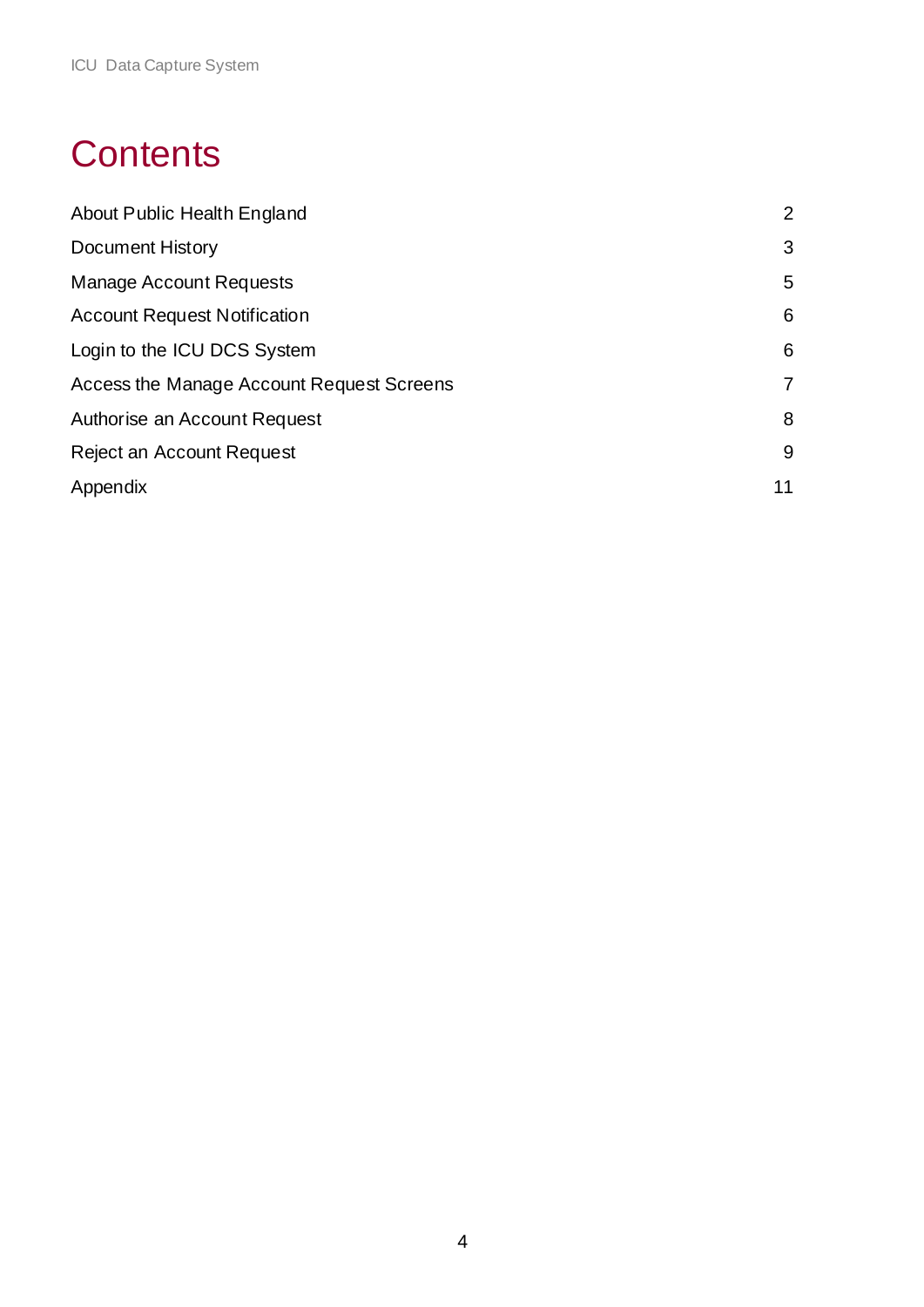# <span id="page-4-0"></span>Manage Account Requests

If you are registered as am ICU Local Administrator user you will be responsible for Authorising or Rejecting user account requests from users within your organisation(s). Authorising and Rejecting Accounts can be done through the 'Manage Account Request' option in Menu Toolbar [\(Figure 1\)](#page-4-2).

<span id="page-4-2"></span>

| <b>Public Health</b><br>England | <b>ICU Surveillance</b>                                                                                                   |                |                    |                     |                         | <b>About Us</b><br>Home |
|---------------------------------|---------------------------------------------------------------------------------------------------------------------------|----------------|--------------------|---------------------|-------------------------|-------------------------|
| <b>Menu Toolbar</b>             | Home                                                                                                                      | <b>Summary</b> | <b>ICU Summary</b> | <b>Benchmarking</b> | <b>ICU Benchmarking</b> | <b>Data Quality</b>     |
| <b>My Dashboard</b>             |                                                                                                                           |                |                    |                     |                         |                         |
|                                 |                                                                                                                           |                |                    |                     |                         |                         |
| Search                          | Welcome-ICU                                                                                                               |                |                    |                     |                         |                         |
| <b>Case Capture</b>             | <b>System Announcements-ICU</b>                                                                                           |                |                    |                     |                         |                         |
| Data Upload Wizard              | <b>ICU Surveillance System (DCS)</b><br><b>LIVE SYSTEM</b>                                                                |                |                    |                     |                         |                         |
| <b>Case Administration</b>      | <b>Recent Reports:</b>                                                                                                    |                |                    |                     |                         |                         |
| <b>Hear Administration</b>      | Generic Aggregate adult, paediatric and neonatal reports - published September 2020<br>October 2018 - June 2020 (Q11-Q17) |                |                    |                     |                         |                         |
| Manage Account Requests         |                                                                                                                           |                |                    |                     |                         |                         |
|                                 |                                                                                                                           |                |                    |                     |                         |                         |
| Change Password                 |                                                                                                                           |                |                    |                     |                         |                         |
| Send Email to Users             |                                                                                                                           |                |                    |                     |                         |                         |
| View/Edit User Details          |                                                                                                                           |                |                    |                     |                         |                         |
| <b>System Reports</b>           |                                                                                                                           |                |                    |                     |                         |                         |
| <b>Reports</b>                  |                                                                                                                           |                |                    |                     |                         |                         |
| <b>Help &amp; Support</b>       |                                                                                                                           |                |                    |                     |                         |                         |

When approving a user account request, the following need to be ensured:

- The email address has a valid suffix for the selected Organisation Type e.g. nhs.uk; nhs.net; phe.gov.uk
- The user has requested the appropriate Role(s) (e.g. ICU Data Entry, ICU Reports, ICU Sign-Off, etc.)
- if an ICU Local Administrator opts to Reject an account request they must provide a reason to the requesting user

<span id="page-4-1"></span>ICU Local Administrators are responsible for approving/rejecting and managing accounts for users within their organisation(s). They are therefore accountable for ensuring only appropriate access is granted. Please refer to the Appendix at the end of this document for further information on the roles and associated permissions.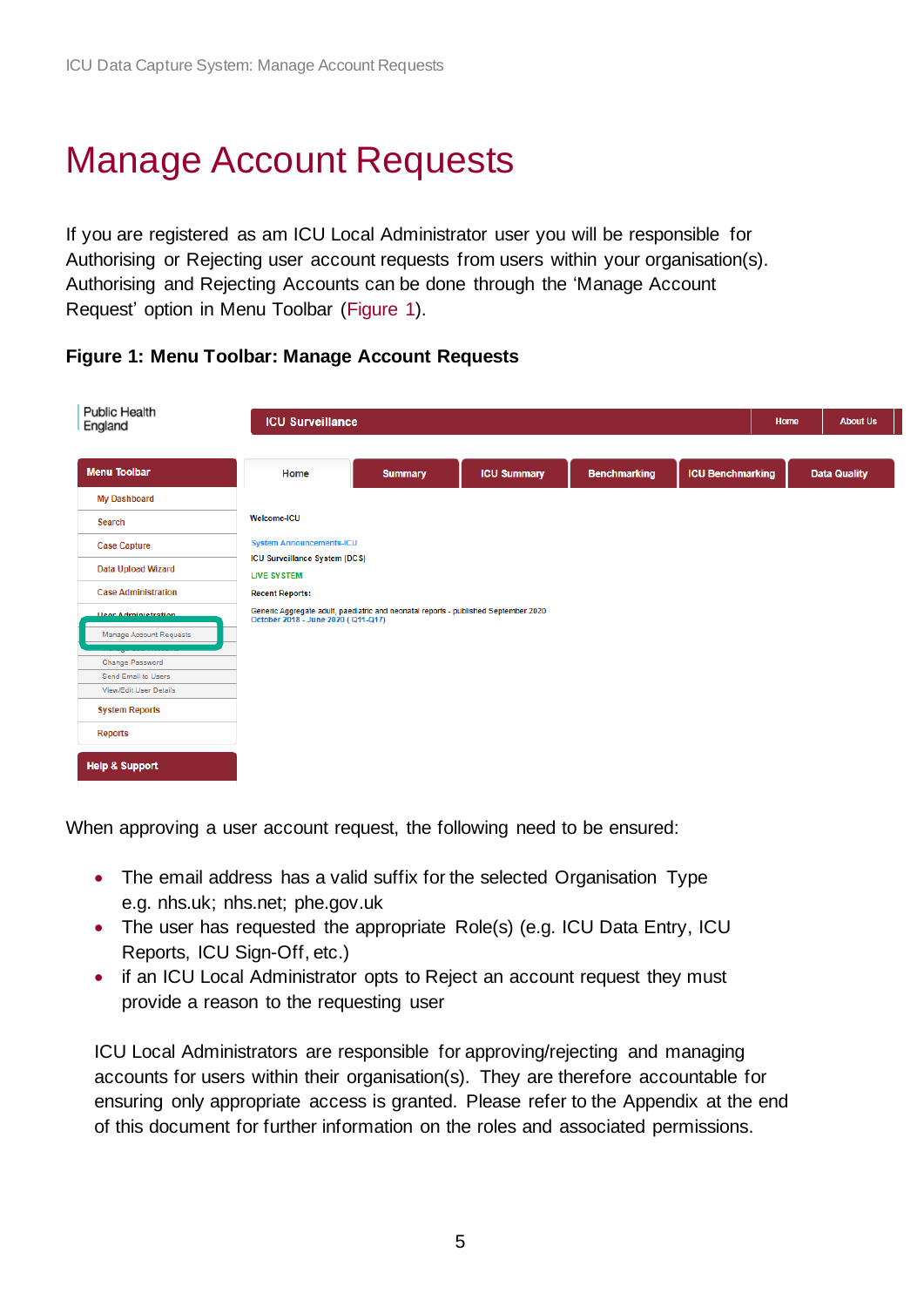# Account Request Notification

When a user in your organisation(s) requests an account, the ICU Local Administrator will receive a notification email from the ICU DCS entitled 'ICU Data Capture System: Request for a New Account' [\(Figure](#page-5-1) 2).

Selecting the link "Click here" in the email message will direct you to the ICU DCS Homepage screen where you will need to enter your login credentials. If you are already logged into the ICU DCS, clicking on the link will take you directly to the 'Authorise User Account' screen.

### <span id="page-5-1"></span>**Figure 2: 'Request for a new account' email**



#### <span id="page-5-0"></span>Login to the ICU DCS

- Go to <https://icudcs.phe.org.uk/WebPages/GeneralHomePage.aspx>
- The ICU DCS will display the 'Homepage' screen
- Enter your 'User Name' (the email address that was used to request your account) and 'Password' in the 'Log in' panel
- Select the 'Login' Button
- Answer your security question and click on 'Authenticate'
- The ICU DCS will display the 'Home Dashboard' screen [\(Figure 3\)](#page-5-2)

### <span id="page-5-2"></span>**Figure 3: ICU DCS Home Dashboard**

| <b>Public Health</b><br>England                                                                                                                      | <b>ICU Surveillance</b>                                                                                   |                |                                                                                                                                                                                                                |                     |                         | <b>About Us</b><br>Home | <b>Contact Us</b> |
|------------------------------------------------------------------------------------------------------------------------------------------------------|-----------------------------------------------------------------------------------------------------------|----------------|----------------------------------------------------------------------------------------------------------------------------------------------------------------------------------------------------------------|---------------------|-------------------------|-------------------------|-------------------|
| <b>Menu Toolbar</b>                                                                                                                                  | Home                                                                                                      | <b>Summary</b> | <b>ICU Summary</b>                                                                                                                                                                                             | <b>Benchmarking</b> | <b>ICU Benchmarking</b> | <b>Data Quality</b>     |                   |
| My Dashboard                                                                                                                                         |                                                                                                           |                |                                                                                                                                                                                                                |                     |                         |                         |                   |
| Search                                                                                                                                               | Welcome-ICU                                                                                               |                |                                                                                                                                                                                                                |                     |                         |                         |                   |
| <b>Case Capture</b>                                                                                                                                  | <b>System Announcements-ICU</b>                                                                           |                |                                                                                                                                                                                                                |                     |                         |                         |                   |
| <b>Data Upload Wizard</b>                                                                                                                            | <b>ICU Surveillance System (DCS)</b><br><b>LIVE SYSTEM</b>                                                |                |                                                                                                                                                                                                                |                     |                         |                         |                   |
| <b>Case Administration</b>                                                                                                                           | via the Deleting Cache User Guide                                                                         |                | Please note: Following the updates to the ICU DCS, please may we request that users experiencing any issues firstly delete their cache before contacting the support team. Detailed instructions are available |                     |                         |                         |                   |
| <b>User Administration</b>                                                                                                                           |                                                                                                           |                |                                                                                                                                                                                                                |                     |                         |                         |                   |
| <b>System Reports</b>                                                                                                                                | <b>Recent Reports:</b><br>Generic Aggregate adult, paediatric and neonatal reports - published March 2020 |                |                                                                                                                                                                                                                |                     |                         |                         |                   |
| <b>Reports</b>                                                                                                                                       | April 2018 - December 2019 ( Q9-Q15)                                                                      |                |                                                                                                                                                                                                                |                     |                         |                         |                   |
| <b>Help &amp; Support</b>                                                                                                                            |                                                                                                           |                |                                                                                                                                                                                                                |                     |                         |                         |                   |
| Welcome to the Data Capture<br>System                                                                                                                |                                                                                                           |                |                                                                                                                                                                                                                |                     |                         |                         |                   |
| This is the system homepage<br>where PHE will post<br>announcements regarding<br>system updates, downtime,<br>surveillance programme<br>changes etc. |                                                                                                           |                |                                                                                                                                                                                                                |                     |                         |                         |                   |
| See FAQs and Content for more info                                                                                                                   |                                                                                                           |                |                                                                                                                                                                                                                |                     |                         |                         |                   |
| <b>Key to Screen Symbols</b>                                                                                                                         |                                                                                                           |                |                                                                                                                                                                                                                |                     |                         |                         |                   |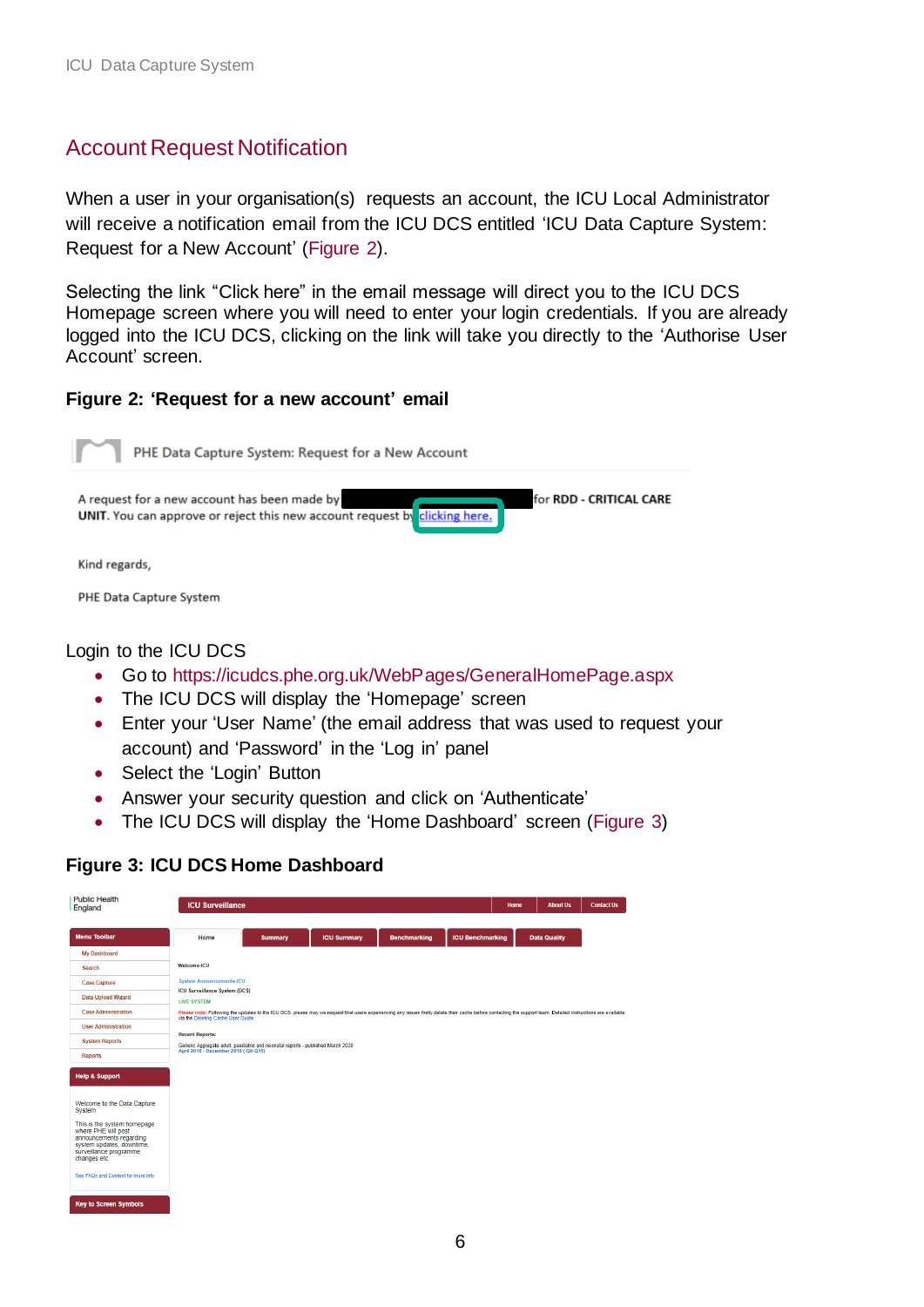### <span id="page-6-0"></span>Access the Manage Account Request Screens

- Navigate to the Menu Toolbar on the left-hand side of the screen [\(Figure 1\)](#page-4-2)
- Select 'User Administration'
- Select 'Manage Account Requests'
- The ICU DCS will display the "Search User Account Requests" screen [\(Figure 4\)](#page-6-1)
- The "Search User Account Requests" screen displays all pending account requests for your respective organisation(s) and filters/parameters selected

### <span id="page-6-1"></span>**Figure 4: Search Account Request**

| <b>Search Account Requests</b> |                                                                                                                                                                                                                                                                                                                                                                                                                                                                                                                                                                          |                          |                |                           |                     |                                               |                                   |                                    |                      |
|--------------------------------|--------------------------------------------------------------------------------------------------------------------------------------------------------------------------------------------------------------------------------------------------------------------------------------------------------------------------------------------------------------------------------------------------------------------------------------------------------------------------------------------------------------------------------------------------------------------------|--------------------------|----------------|---------------------------|---------------------|-----------------------------------------------|-----------------------------------|------------------------------------|----------------------|
| <b>First Name</b>              | Miroslava                                                                                                                                                                                                                                                                                                                                                                                                                                                                                                                                                                |                          | $\Box$ Partial |                           |                     | Surname                                       |                                   |                                    | $\Box$ Partial       |
| <b>Region</b>                  | $-A  -$                                                                                                                                                                                                                                                                                                                                                                                                                                                                                                                                                                  | $\blacktriangledown$     |                |                           |                     | <b>Organisation Type</b>                      | $-A  -$                           | $\overline{\phantom{a}}$           |                      |
| Organisation                   | $\left. \cdot \cdot \right. \left. \left. \right. \left. \left. \right. \right\vert \left. \left. \right. \right. \left. \left. \right. \left. \right. \left. \left. \right. \right. \left. \left. \right. \left. \left. \right. \right. \left. \left. \right. \right. \left. \left. \right. \left. \right. \left. \left. \right. \right. \left. \left. \right. \right. \left. \left. \right. \left. \right. \left. \left. \right. \right. \left. \left. \right. \right. \left. \left. \right. \right. \left. \left. \right. \left. \left. \right. \right. \left. \left$ |                          |                | $\overline{\phantom{a}}$  |                     | <b>Authorised</b>                             | No                                | $\overline{\phantom{a}}$           |                      |
| <b>Verified</b>                | $-A  -$                                                                                                                                                                                                                                                                                                                                                                                                                                                                                                                                                                  | $\overline{\phantom{a}}$ |                |                           |                     | Role                                          | CCG Data Entry, Data Entry, ICU ▼ |                                    |                      |
| Date Range From                | 画                                                                                                                                                                                                                                                                                                                                                                                                                                                                                                                                                                        |                          |                |                           |                     | Date Range To                                 | $\overline{\boxplus}$             |                                    |                      |
|                                |                                                                                                                                                                                                                                                                                                                                                                                                                                                                                                                                                                          |                          |                |                           |                     |                                               |                                   |                                    | <b>Reset</b><br>Find |
| п                              |                                                                                                                                                                                                                                                                                                                                                                                                                                                                                                                                                                          | <b>First Name</b>        | <b>Surname</b> | <b>Email Address</b>      |                     | Role                                          | Region                            | Organisation                       | Organisa             |
|                                | (AII)                                                                                                                                                                                                                                                                                                                                                                                                                                                                                                                                                                    |                          | (AII)          | (AII)                     | (AII)               |                                               | (AII)                             | (AII)                              | (AII)                |
| $\checkmark$                   | Miroslava                                                                                                                                                                                                                                                                                                                                                                                                                                                                                                                                                                |                          | Mihalkova      | miroslava.mihalkova@phe.g |                     | ICU Data Entry, ICU<br>Read Only, ICU Reports | <b>MIDLANDS AND EAST</b>          | RDD - CRITICAL CARE<br><b>UNIT</b> | <b>ICU NHS Tn</b>    |
|                                |                                                                                                                                                                                                                                                                                                                                                                                                                                                                                                                                                                          |                          |                |                           |                     |                                               |                                   |                                    |                      |
|                                |                                                                                                                                                                                                                                                                                                                                                                                                                                                                                                                                                                          |                          |                |                           |                     |                                               |                                   |                                    |                      |
|                                |                                                                                                                                                                                                                                                                                                                                                                                                                                                                                                                                                                          |                          |                |                           |                     |                                               |                                   |                                    |                      |
|                                |                                                                                                                                                                                                                                                                                                                                                                                                                                                                                                                                                                          |                          |                |                           |                     |                                               |                                   |                                    |                      |
|                                |                                                                                                                                                                                                                                                                                                                                                                                                                                                                                                                                                                          |                          |                |                           |                     |                                               |                                   |                                    |                      |
|                                |                                                                                                                                                                                                                                                                                                                                                                                                                                                                                                                                                                          |                          |                |                           |                     |                                               |                                   |                                    |                      |
|                                |                                                                                                                                                                                                                                                                                                                                                                                                                                                                                                                                                                          |                          |                |                           |                     |                                               |                                   |                                    | $\,$                 |
|                                |                                                                                                                                                                                                                                                                                                                                                                                                                                                                                                                                                                          |                          |                | Page: 1 of 1 Go           | Page size: 1 Change |                                               |                                   |                                    | Item 1 to 1 of 1     |
|                                |                                                                                                                                                                                                                                                                                                                                                                                                                                                                                                                                                                          |                          |                |                           |                     |                                               |                                   | <b>Authorise</b>                   | <b>Reject</b>        |

- If required, update the search criteria to narrow results and re-select 'Find'
- Locate the account you wish to Authorise in the search results grid
- Select 'View'
- The ICU DCS will display the 'Authorise User Account' screen [\(Figure 5\)](#page-7-1)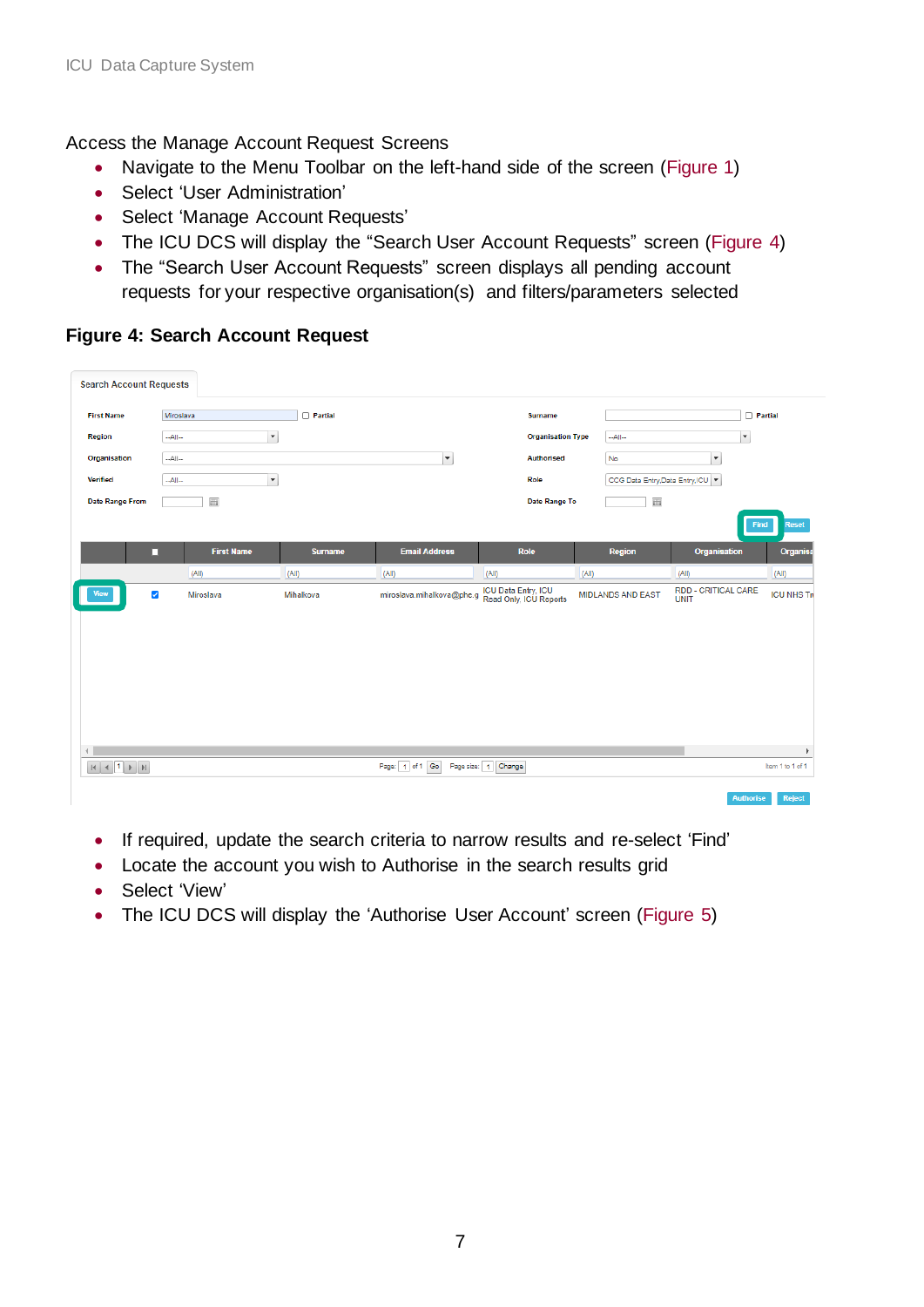## <span id="page-7-1"></span>**Figure 5: Authorise User Account**

| <b>Authorise User Account</b>             |                                            |                          |                                             |
|-------------------------------------------|--------------------------------------------|--------------------------|---------------------------------------------|
| <b>Email Address</b>                      | miroslava.mihalkova@phe.gov.uk             |                          |                                             |
| <b>First Name</b>                         | Miroslava                                  |                          |                                             |
| <b>Surname</b>                            | Mihalkova                                  |                          |                                             |
| <b>Primary Contact Telephone Number</b>   | 02083207677                                |                          |                                             |
| <b>Secondary Contact Telephone Number</b> |                                            |                          |                                             |
| Region                                    | MIDLANDS AND EAST                          | live.                    |                                             |
| <b>Organisation Type</b>                  | ICU NHS Trust                              | Im.                      |                                             |
| Organisation                              | RDD - CRITICAL CARE UNIT                   | live.                    |                                             |
| <b>Sites</b>                              |                                            | <b>I</b>                 |                                             |
| <b>Roles</b>                              | ICU Data Entry, ICU Read Only, ICU Reports | $\overline{\phantom{a}}$ |                                             |
|                                           |                                            |                          | <b>Authorise</b><br><b>Reject</b><br>Cancel |

# <span id="page-7-0"></span>Authorise an Account Request

- On the 'Authorise User Account' screen [\(Figure 6\)](#page-7-2) check the users email address has a valid suffix for the selected Organisation Type, e.g. nhs.uk; nhs.net; phe.gov.uk
- Select the 'Roles' drop-down menu and check the user has requested the appropriate user roles, for further information about Roles and Permissions please view the [Appendix](#page-10-0) at the end of this User Guide
- Select or Deselect roles associated to the user as required
- If you are an ICU Local Administrator across multiple organisations check that the user has requested an account for the appropriate organisation
- Select 'Authorise' button

### <span id="page-7-2"></span>**Figure 6: Authorising an user account request**

| <b>Authorise User Account</b>             |                                                                                                                                                        |                                       |                         |
|-------------------------------------------|--------------------------------------------------------------------------------------------------------------------------------------------------------|---------------------------------------|-------------------------|
|                                           |                                                                                                                                                        |                                       |                         |
| <b>Email Address</b>                      | miroslava.mihalkova@phe.gov.uk                                                                                                                         |                                       |                         |
| <b>First Name</b>                         | Miroslava                                                                                                                                              |                                       |                         |
| Surname                                   | Mihalkova                                                                                                                                              |                                       |                         |
| <b>Primary Contact Telephone Number</b>   | 02083207677                                                                                                                                            |                                       |                         |
| <b>Secondary Contact Telephone Number</b> |                                                                                                                                                        |                                       |                         |
| Region                                    | MIDLANDS AND EAST                                                                                                                                      |                                       |                         |
| <b>Organisation Type</b>                  | <b>ICU NHS Trust</b>                                                                                                                                   |                                       |                         |
| Organisation                              | RDD - CRITICAL CARE UNIT                                                                                                                               |                                       |                         |
| <b>Sites</b>                              |                                                                                                                                                        |                                       |                         |
| <b>Roles</b>                              | ICU Data Entry, ICU Read Only, ICU Reports<br>CU Data Entry<br>□ ICU Local Administrator<br>V ICU Read Only<br>□ ICU Read Only No PII<br>V ICU Reports | $\overline{\phantom{a}}$<br>Authorise | <b>Reject</b><br>Cancel |
|                                           | □ICU Signoff                                                                                                                                           |                                       |                         |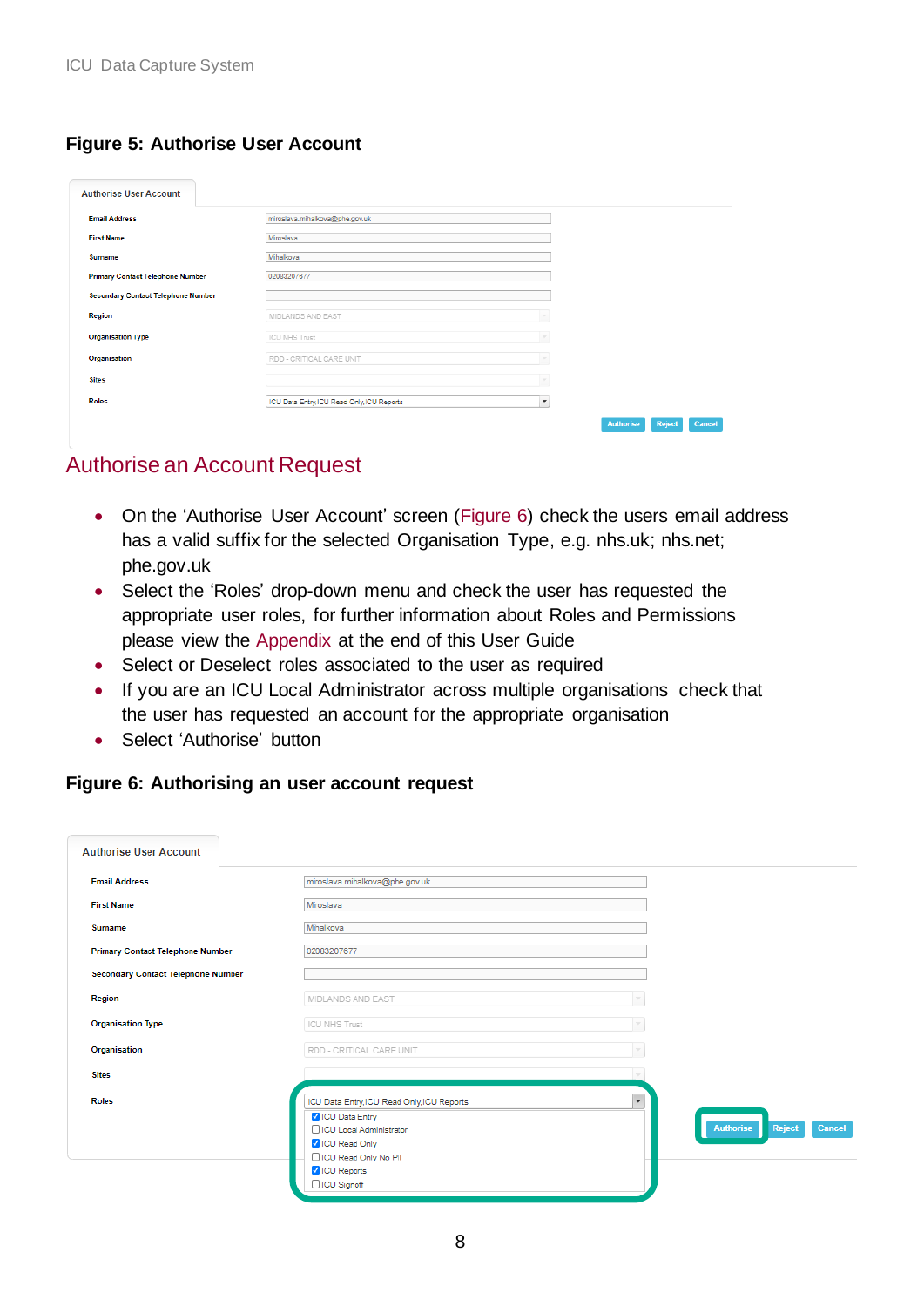- The ICU DCS will request you to confirm the authorisation request [\(Figure 7\)](#page-8-1)
- Select 'OK' button

#### <span id="page-8-1"></span>**Figure 7: Confirmation of authorisation of an user account request**



- The ICU DCS will confirm the authorisation request was successful (Figure 8)
- Select 'OK' button

#### **Figure 8: Confirmation of successful authorisation of an user account request**

dev-icu.phe.org.uk says User is Authorised Successfully

- The ICU DCS will display the 'Search User Account Requests' screen
- The ICU DCS will send the requesting user an email prompting them to create an account

**OK** 

# <span id="page-8-0"></span>Reject an Account Request

- When in the 'Search User Account Requests' screen locate the account you wish to Reject in the search results grid
- Select 'View'
- Select 'Reject' button [\(Figure 9\)](#page-8-2)

### <span id="page-8-2"></span>**Figure 9: Rejecting an user account request**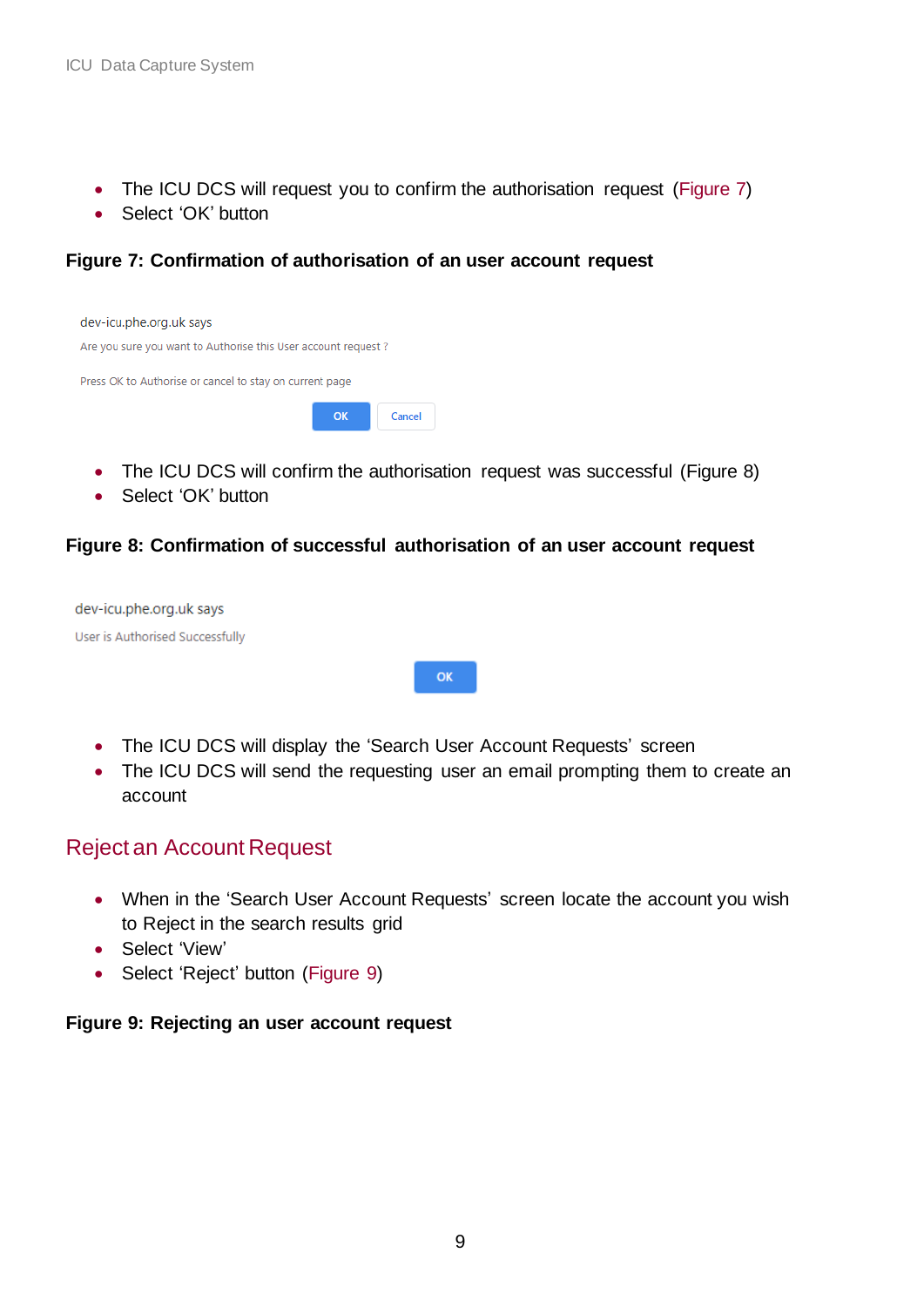| <b>Authorise User Account</b>             |                                            |                                      |
|-------------------------------------------|--------------------------------------------|--------------------------------------|
| <b>Email Address</b>                      | miroslava.mihalkova@phe.gov.uk             |                                      |
| <b>First Name</b>                         | Miroslava                                  |                                      |
| Surname                                   | Mihalkova                                  |                                      |
| <b>Primary Contact Telephone Number</b>   | 02083207677                                |                                      |
| <b>Secondary Contact Telephone Number</b> |                                            |                                      |
| Region                                    | MIDLANDS AND EAST                          |                                      |
| <b>Organisation Type</b>                  | <b>ICU NHS Trust</b><br>$\sim$             |                                      |
| Organisation                              | RDD - CRITICAL CARE UNIT<br>$\sim$         |                                      |
| <b>Sites</b>                              | $\sim$                                     |                                      |
| <b>Roles</b>                              | ICU Data Entry, ICU Read Only, ICU Reports |                                      |
|                                           |                                            | Authorise<br><b>Reject</b><br>Cancel |

- The ICU DCS will request you provide a reason for rejecting the account request
- Select 'Reject Reason' from the Reject Reason drop-down menu [\(Figure 10\)](#page-9-0)
- Select the 'OK' button
- The ICU DCS will confirm the account rejection was successful
- Select the 'OK' button
- The ICU DCS will send the requesting user an email informing them that their user account request was rejected and the reason why

### <span id="page-9-0"></span>**Figure 10: ICU DCS: Rejection reason drop-down menu**

| <b>ICU DCS: Rejection Reason</b> |                                                                                                    |              |
|----------------------------------|----------------------------------------------------------------------------------------------------|--------------|
|                                  | Please select a reason for rejecting this User Account Request                                     |              |
| Rejection Reason *               | $-$ Select $-$<br>$-$ Select $-$                                                                   |              |
|                                  | Duplicate User<br>Unauthorised request<br>Incorrect organisation<br>Unknown person<br>Other reason | OK<br>Cancel |
|                                  |                                                                                                    |              |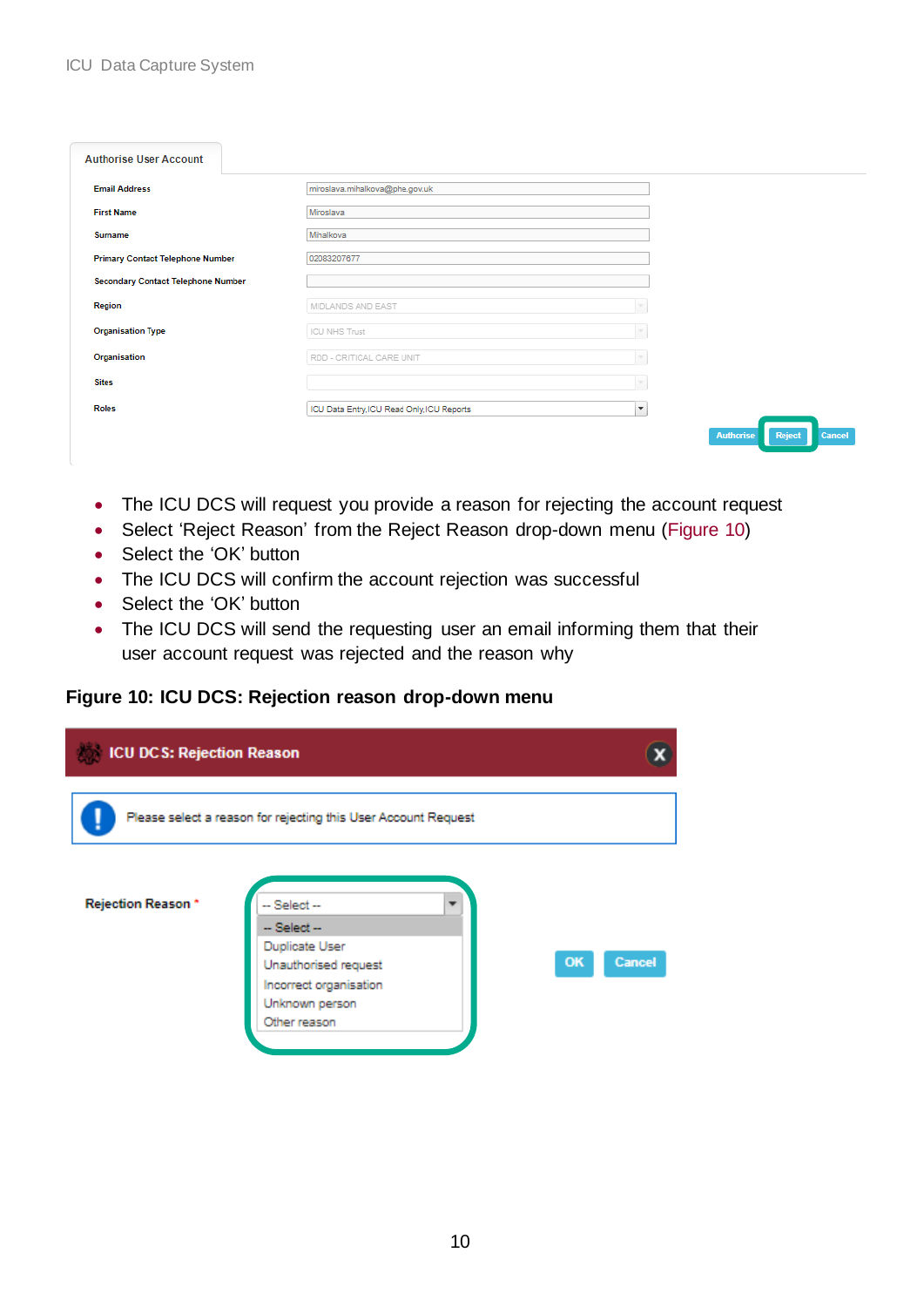# <span id="page-10-0"></span>Appendix

# Organisation Types and User Roles

The ICU DCS supports a range of organisations and user types or roles (Tables 1 and 2), each of which have associated permissions and levels of access to the system. Within each organisation, it is possible for the same user to have a range of different roles or multiple people each with the same or different roles. A user's organisation type, its place in the hierarchy and the user's role(s) affect whether the user is able to enter or sign off data. It also impacts what data they are able to view.

All roles allow users to view data entered on the system at a summary level via a range of reports. For example, all users are able to view a count or rate of reported ICU Blood Stream Infections by Intensive Care Unit.

Access to patient level data, with or without Personally Identifiable Information (PII), is restricted based on the organisational hierarchy (Table 1). National users have access to patient level data for all cases entered on the system. Sub-national users have patient level access for cases mapped to their organisation in one of several ways. Organisational units only have patient level access to records entered by themselves. This is summarised in Table 1. Specific permissions associated with each of the roles are shown in Table 2.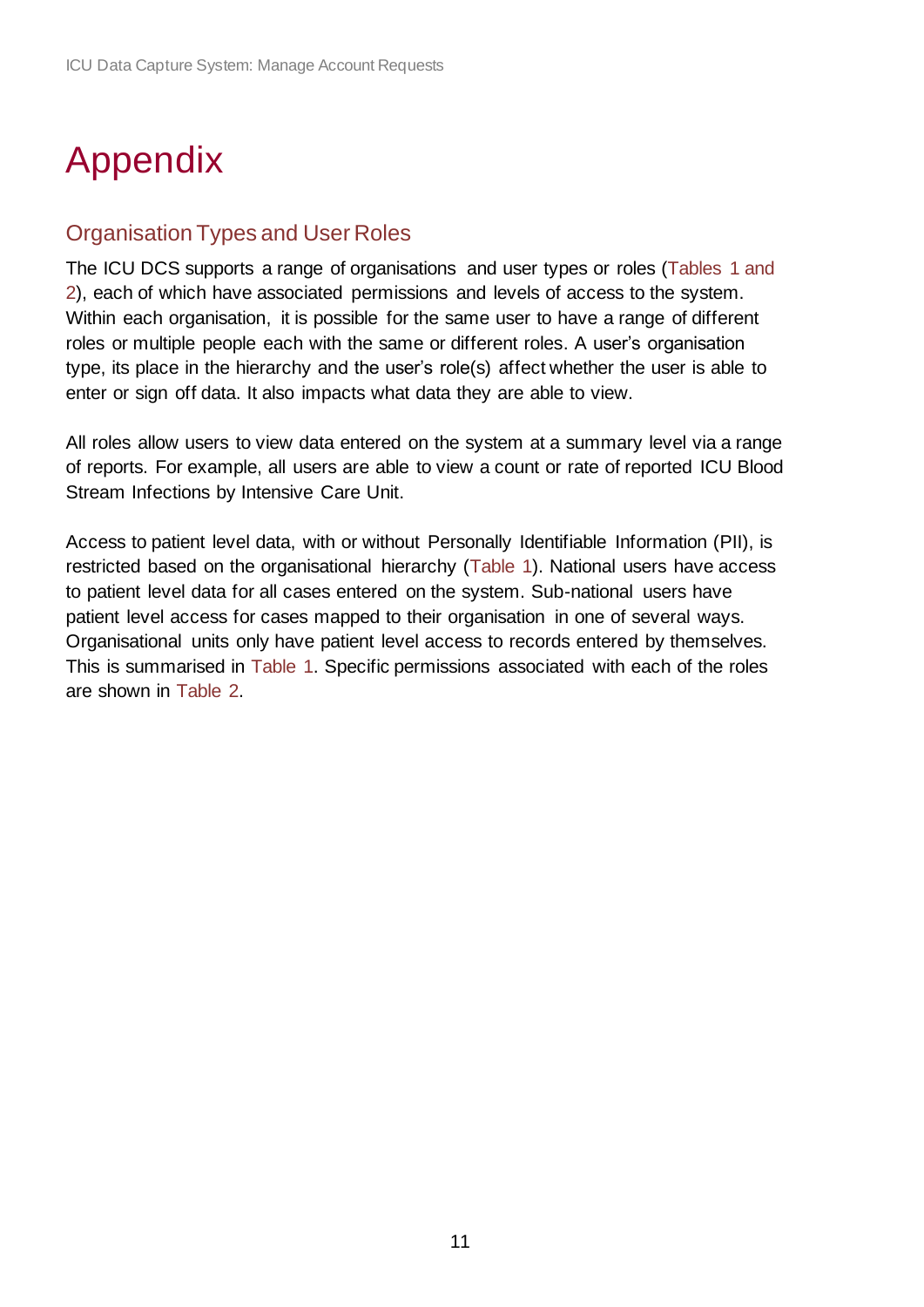# Table 1

# **Summary of organisation types and roles and data presentation in reports**

| Organisation<br>Type                          | <b>Hierarchy</b>      | <b>Roles</b><br>Supported                                                            | <b>Access to</b><br>patient level<br>data (with or<br>without PII)                                                     | <b>Default</b><br>Pathway <sup>**</sup> | Data visible on<br>line listings                                      |
|-----------------------------------------------|-----------------------|--------------------------------------------------------------------------------------|------------------------------------------------------------------------------------------------------------------------|-----------------------------------------|-----------------------------------------------------------------------|
| <b>Public Health</b><br>England<br>(National) | National              | • System<br>Administrator                                                            | All                                                                                                                    | <b>Reporting Route</b>                  | All cases, no<br>mapping applied                                      |
| <b>Public Health</b><br><b>England Region</b> | Sub National<br>Group | • ICU Local<br>Administrator<br>• ICU Read Only*<br>• ICU Reports                    | Cases reported<br>by ICUs mapped<br>to the region, and<br>cases attributed<br>to CCGs mapped<br>to the region          | <b>Reporting Route</b>                  | Reporting and<br>commissioning<br>routes. Resident<br>pathway mapping |
| <b>Public Health</b><br>England<br>Centre's   | Sub National<br>Group | • ICU Local<br>Administrator<br>• ICU Read Only*<br><b>ICU Reports</b>               | Cases reported<br>by ICUs mapped<br>to the centre, and<br>cases attributed<br>to CCGs mapped<br>to the centre          | <b>Reporting Route</b>                  | Reporting and<br>commissioning<br>routes. Resident<br>pathway mapping |
| <b>Local Authority</b>                        | Sub National<br>Group | • ICU Local<br>Administrator<br>• ICU Read Only*<br><b>ICU Reports</b>               | Cases mapped to<br>the Local<br>authority based<br>on the resident<br>pathway algorithm                                | Resident<br>Pathway                     | Resident pathway                                                      |
| Directors of<br><b>Public Health</b><br>(DPH) | Sub National<br>Group | • ICU Local<br>Administrator<br>• ICU Read Only*<br><b>ICU Reports</b>               | Cases mapped to<br>the DPH via the<br>CCG algorithm                                                                    | Commissioning<br>Route                  | Commissioning<br>route                                                |
| <b>NHS England</b><br><b>Local Offices</b>    | Sub National<br>Group | • ICU Local<br>Administrator<br>• ICU Read Only*<br><b>ICU Reports</b><br>$\bullet$  | Cases reported<br>by ICUs mapped<br>to the Area Team,<br>and cases<br>attributed to<br>CCGs mapped to<br>the Area Team | Commissioning<br>Route                  | Reporting and<br>commissioning<br>routes                              |
| <b>NHS England</b>                            | National              | • ICU Local<br>Administrator<br><b>ICU Read Only*</b><br>$\bullet$<br>• ICU Reports  | All                                                                                                                    | Commissioning<br>Route                  | All cases, no<br>mapping applied                                      |
| <b>NHS England</b><br>Region                  | Sub National<br>Group | • ICU Local<br>Administrator<br>• ICU Read Only*<br><b>ICU Reports</b>               | Cases reported<br>by ICUs mapped<br>to the region, and<br>cases attributed<br>to CCGs mapped<br>to the region          | Commissioning<br>Route                  | Reporting and<br>commissioning<br>routes                              |
| Clinical<br>Commissioning<br>Group            | Organisation<br>Unit  | • ICU Local<br>Administrator<br>• ICU Read Only*<br><b>ICU Reports</b>               | Cases attributed<br>to the CCG                                                                                         | Commissioning<br>Route                  | Commissioning<br>route                                                |
| Department of<br>Health                       | National              | • ICU Local<br>Administrator<br><b>ICU Read Only</b><br>no PII<br><b>ICU Reports</b> | All (no PII access<br>for any user)                                                                                    | <b>Reporting Route</b>                  | All cases, no<br>mapping applied                                      |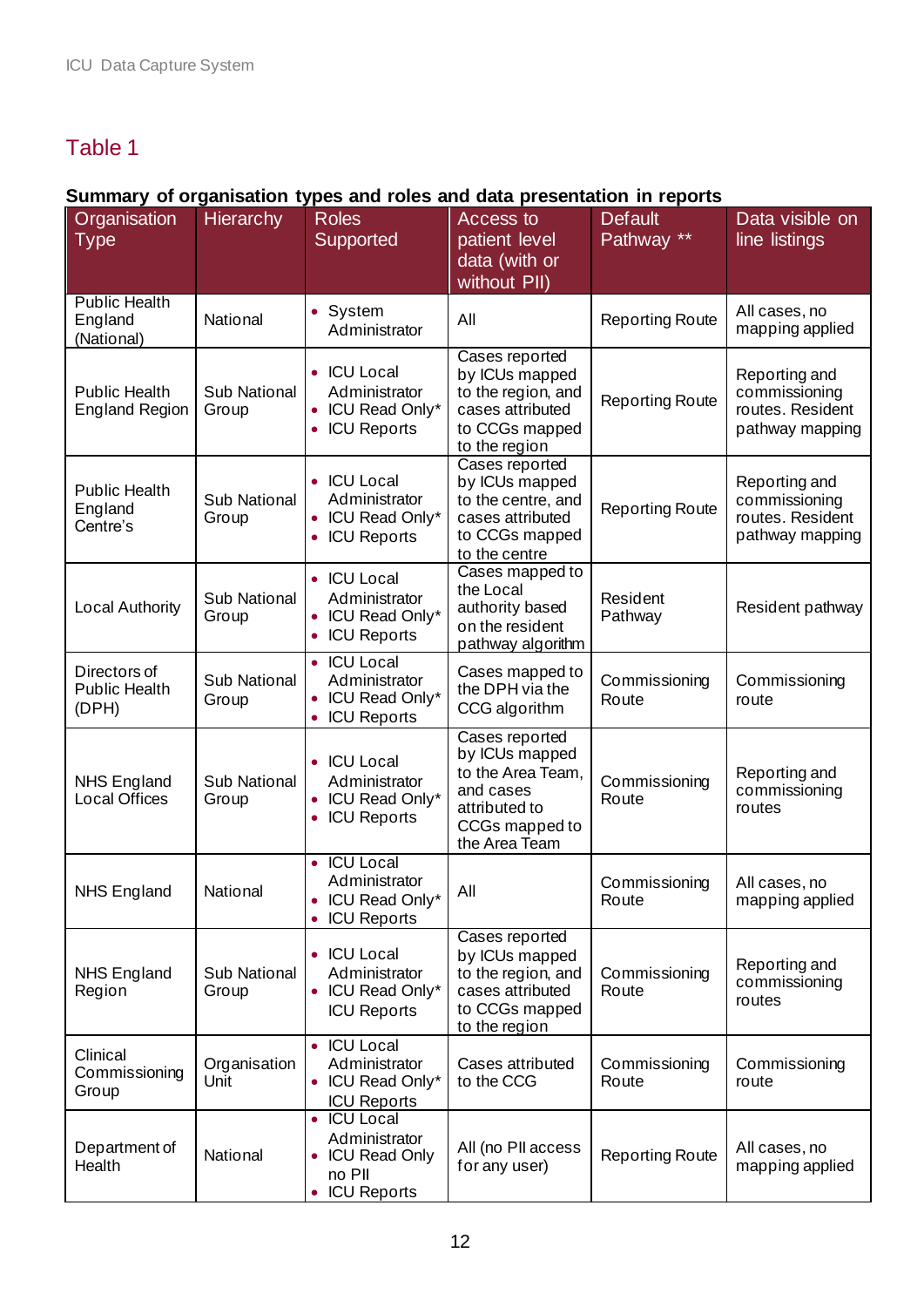| Organisation<br><b>Type</b>      | <b>Hierarchy</b>      | <b>Roles</b><br>Supported                                                                                                                                    | Access to<br>patient level<br>data (with or<br>without PII)                                                   | <b>Default</b><br>Pathway <sup>**</sup> | Data visible on<br>line listings                                      |
|----------------------------------|-----------------------|--------------------------------------------------------------------------------------------------------------------------------------------------------------|---------------------------------------------------------------------------------------------------------------|-----------------------------------------|-----------------------------------------------------------------------|
| <b>NHS Trusts</b>                | Sub National<br>Group | <b>ICU Local</b><br>Administrator<br><b>ICU Read Only*</b><br><b>ICU Reports</b>                                                                             | Cases reported<br>by ICUs mapped<br>to the centre, and<br>cases attributed<br>to CCGs mapped<br>to the centre | <b>Reporting Route</b>                  | Reporting and<br>commissioning<br>routes. Resident<br>pathway mapping |
| <b>Intensive Care</b><br>Units   | Organisation<br>Unit  | <b>ICU Local</b><br>Administrator<br>• ICU Read Only*<br><b>ICU Reports</b><br>$\bullet$<br><b>ICU Data Entry</b><br><b>ICU Sign Off</b><br><b>Authority</b> | Cases entered by<br>the ICU                                                                                   | <b>Reporting Route</b>                  | Cases entered by<br>the ICU                                           |
| Care Quality<br>Commission       | National              | <b>ICU Local</b><br>Administrator<br><b>ICU Read Only</b><br>$\bullet$<br>no PII<br><b>ICU Reports</b>                                                       | All (no PII access<br>for any user)                                                                           | <b>Reporting Route</b>                  | All cases, no<br>mapping applied                                      |
| <b>PHE Field</b><br>Epidemiology | National              | <b>ICU</b> Local<br>٠<br>Administrator<br><b>ICU Read Only*</b><br><b>ICU Reports</b>                                                                        | All                                                                                                           | <b>Reporting Route</b>                  | All cases, no<br>mapping applied                                      |

\*Allows read only permission to view data at patient level, either with or without PII access, depending on requirements

\*\* TBC this is the usual pathway by which cases are mapped to this organisation type. This is how the data is presented on all reports, except the line listing where other mappings are applied